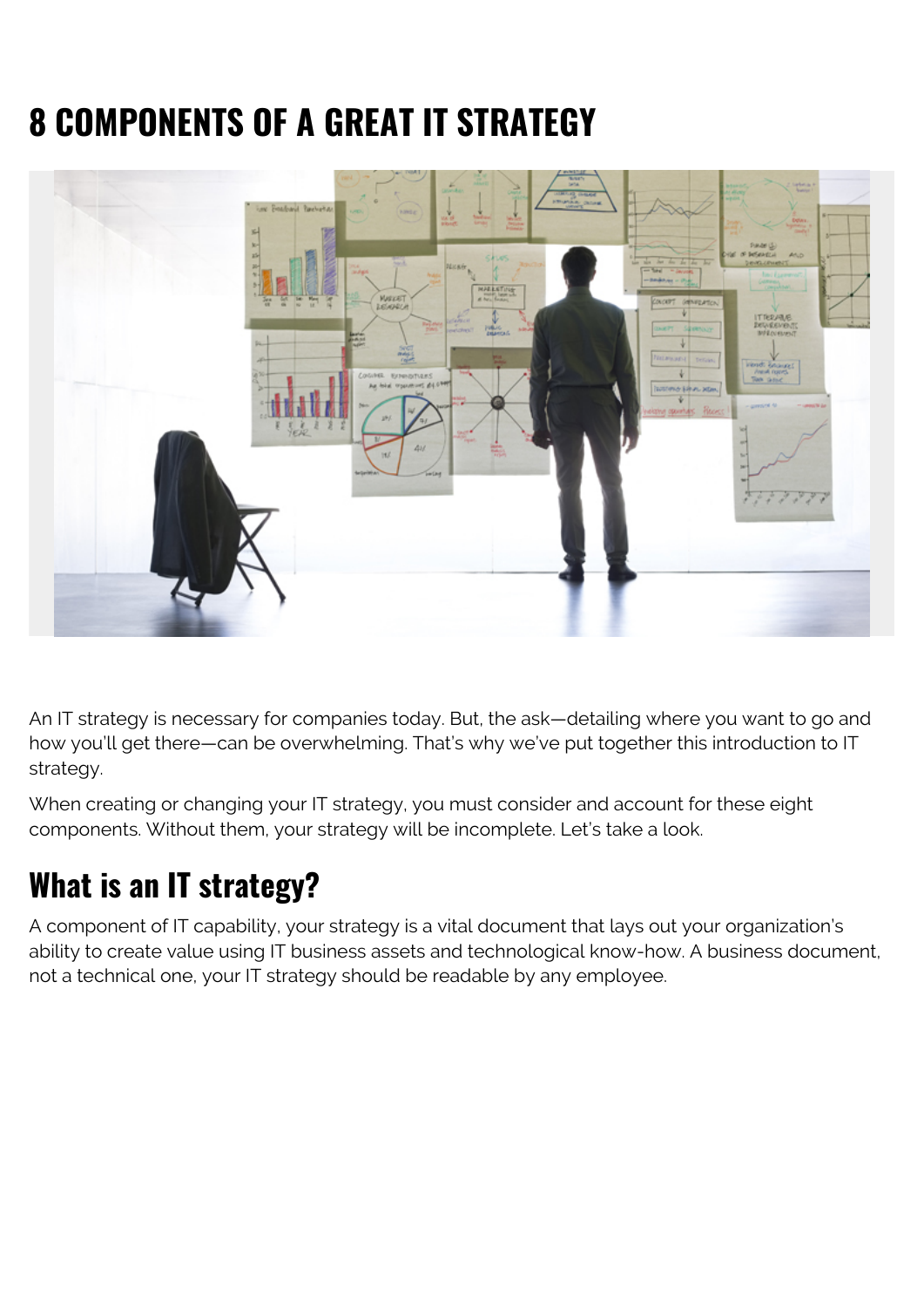# bmc

| <b>Components of</b><br><b>IT Capability</b> | How component increases organizational value                  |
|----------------------------------------------|---------------------------------------------------------------|
| <b>IT Strategy</b>                           | Defines the organization's IT vision. Creates a plan for      |
|                                              | using IT to realize organizational goals and create value.    |
| <b>IT Processes</b>                          | Defines how your organization innovates, manages, and         |
|                                              | controls its functions. IT Service Management (ITSM), ITIL    |
|                                              | service delivery, and related functions are all IT processes. |
| <b>IT Organization</b>                       | Defines and deals with the real assets your organization      |
|                                              | uses to create value: employees, partners, skills, and        |
|                                              | structures.                                                   |
| <b>IT Infrastructure</b>                     | Deals with the architecture, hardware, software, and          |
|                                              | standards needed to increase IT capability.                   |

The four components that define your IT capability

There are countless

[reasons your company needs an IT strategy:](https://blogs.bmc.com/blogs/it-strategic-planning-why-is-an-it-strategy-so-important/) meeting organizational needs, improving business processes, and providing maintenance, support, and right staffing for IT systems. The main purpose of an IT strategy, though, is simple. Clarifying and communicating your long-term goals becomes your framework for decisions and actions you'll execute over the short- and medium-term.

# **IT strategy: from vision to action**

I've developed a step-by-step template for [writing your IT strategy,](https://www.bmc.com/blogs/service-catalog-vs-service-portfolio-whats-the-difference/) which outlines a variety of information your IT strategy needs, including:

## $8<sub>bmc</sub>$

| Your IT Strategy document |  |
|---------------------------|--|
|                           |  |
|                           |  |
|                           |  |
|                           |  |
|                           |  |
|                           |  |
|                           |  |
|                           |  |
|                           |  |
|                           |  |

*Figure 1: A simple template*

*for an IT strategy*

That template can be roughly be divided into two sections:

1. **Organization-specific items (the first six sections)**: Items that are specific to your business, including organizational goals, IT vision, assumptions, limitations, requirements, critical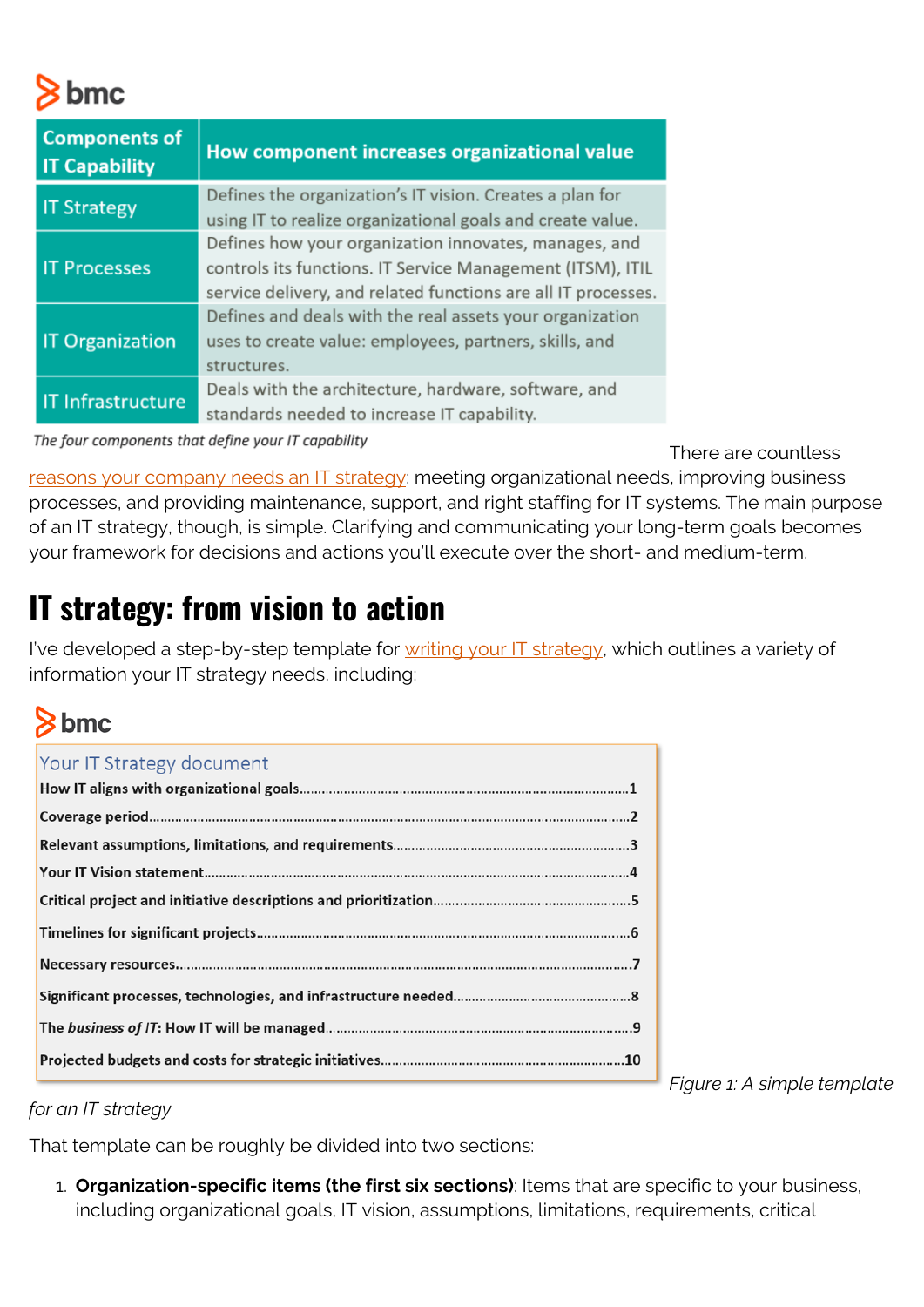projects, and timelines. These items are the heart and brains of an IT strategy. These items define *where you want to*

2. **Infrastructure and management items (the last four sections):** Items needed to implement your IT strategy, including the necessary [resources, processes, technologies](https://blogs.bmc.com/blogs/people-process-technology/), infrastructure, and management items. These are the arms, legs, and muscles of your IT strategy. They define *how you will get where you want to go*.

Organization-specific items are unique to your organization. In contrast, infrastructure and management items possess a commonality between organizations that make them easier to define. Both sets need to be included in your IT strategy to make it work.

## **8 infrastructure and management items**

Today, let's concentrate on the last four sections—the common infrastructure and management items you will need to flesh out your IT strategy. Remember, these eight components will define how you achieve your vision. These items include:

- 1. IT asset inventory
- 2. Desired IT site environment
- 3. Security and Governance requirements
- 4. Servers, devices, and storage
- 5. Customer, user, and IOT interfaces
- 6. Transport and delivery
- 7. IT personnel and management
- 8. Cost and budget

I'll explain each item and how it fits into an IT strategy, aligning with the above IT strategy template.

#### **1. IT asset inventory**

An [IT asset inventory](https://blogs.bmc.com/blogs/asset-management-vs-configuration-management/) defines your current infrastructure and management state. The inventory helps you understand what assets can be used or reused for your strategy, and what existing items need to be incorporated or replaced when fulfilling that strategy. Common elements of an IT asset inventory include:

- **A listing of physical and virtual data centers, computer rooms, and their locations**, including physical computer rooms, IDFs, DMARCs, computer closets for smaller locations, hosted data centers, and cloud environments.
- **All utility equipment**, including power supplies, generators, transfer switches, and electrical supplies for your locations
- **All telecommunications lines** and accompanying hardware
- **All infrastructure equipment**, including servers, storage area networks (SANs), routers, firewalls, switches, wireless access points, modems, SD WAN devices, etc.
- **All networking and server software**, including operating system licenses, server operating system software, server third-party software, and custom written software
- **All contracts, leases, and agreements** for existing hardware, software, and services
- **All licenses** along with hardware and software maintenance contracts
- **All current IT personnel**, their roles, and their current skill sets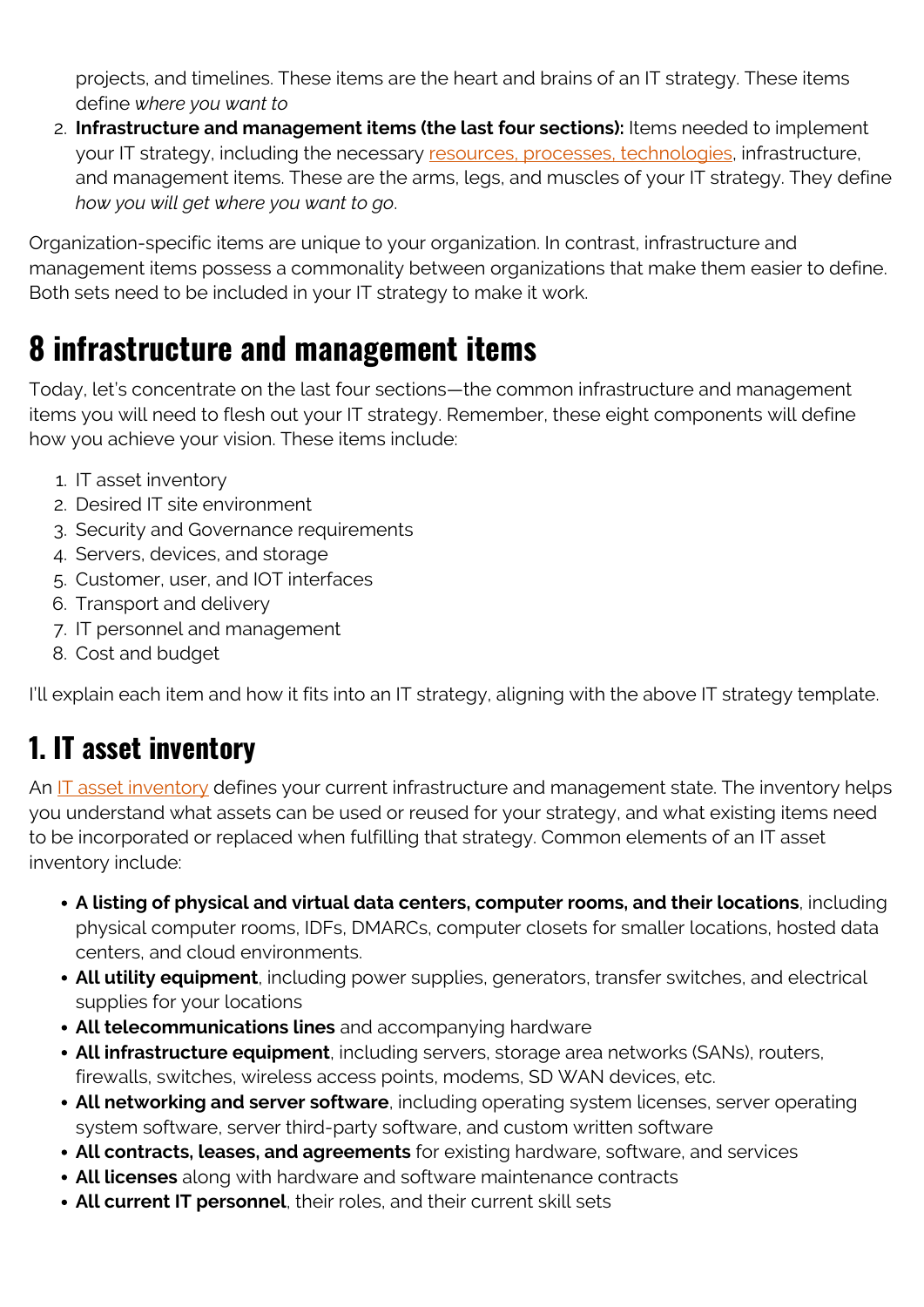As you perform your asset inventory, also research and collect your current costs and budget associated with each item. You will need the costs as well as the inventory for your strategy.

**Where to include this component:** An asset inventory can be used as reference material or included as an Appendix in your plan.

#### **2. Desired IT site environment**

Define where your IT site environment will live. This component is second because many other IT infrastructure and management aspects will flow from this decision. IT site environments can live in multiple locations, including:

- On-premises (on-prem) in a traditional on-site Computer Room/Data Center at a company location
- Off-premises (off-prem) hosted at a managed service provider (MSP) data center at a specific location
- In an MSP cloud environment
- A hybrid set up consisting of two or more of these options

Hosting IT equipment on-prem or in a hosted environment generally requires more investments in physical assets (racks, servers, power supplies, infrastructure and telecom equipment, etc.), while hosting in the cloud requires more investment in contracts and services as cloud providers supply the equipment for you.

Traditional environments also require a staff or services to maintain these items. Hosted and cloud environments will provide support assets and personnel as part of your contract.

**Where to include this component:** The desired IT environment can be included as part of Section 7 (Necessary Resources) or Section 8 (Significant processes, technologies, and infrastructure needed) of your IT Strategy.

#### **3. Security and governance requirements**

Every IT environment needs, at a minimum, standard firewall security and anti-virus/anti-malware security. Most environments need more. The amount and type of security needed is, in many respects, dependent on your governance requirements. Review what compliance standards you fall under (national, state, local, industry, etc.) and use them to determine how this will affect your IT strategy.

Some examples of [security](https://blogs.bmc.com/blogs/security-introduction/) and [governance](https://blogs.bmc.com/blogs/it-governance/) requirements affecting IT strategy include:

- Perimeter networks (DMZs) for exposing external-facing services
- Anti-Virus and anti-malware programs
- Firewalls
- Encryption storage and masking techniques
- Multi-factor authentication
- Automated password resets
- [Security Information and Event Management \(SIEM\)](https://blogs.bmc.com/blogs/siem-security-information-event-management/) collection and reporting
- Regulatory security capabilities for standards such as **[Sarbanes-Oxley \(SOX\)](https://blogs.bmc.com/blogs/security-sox-compliance/)**, [Payment Card](https://blogs.bmc.com/blogs/security-pci-compliance/) [Industry Data Security Standard \(PCIDSS\),](https://blogs.bmc.com/blogs/security-pci-compliance/) General Data Protection Regulation (GDPR),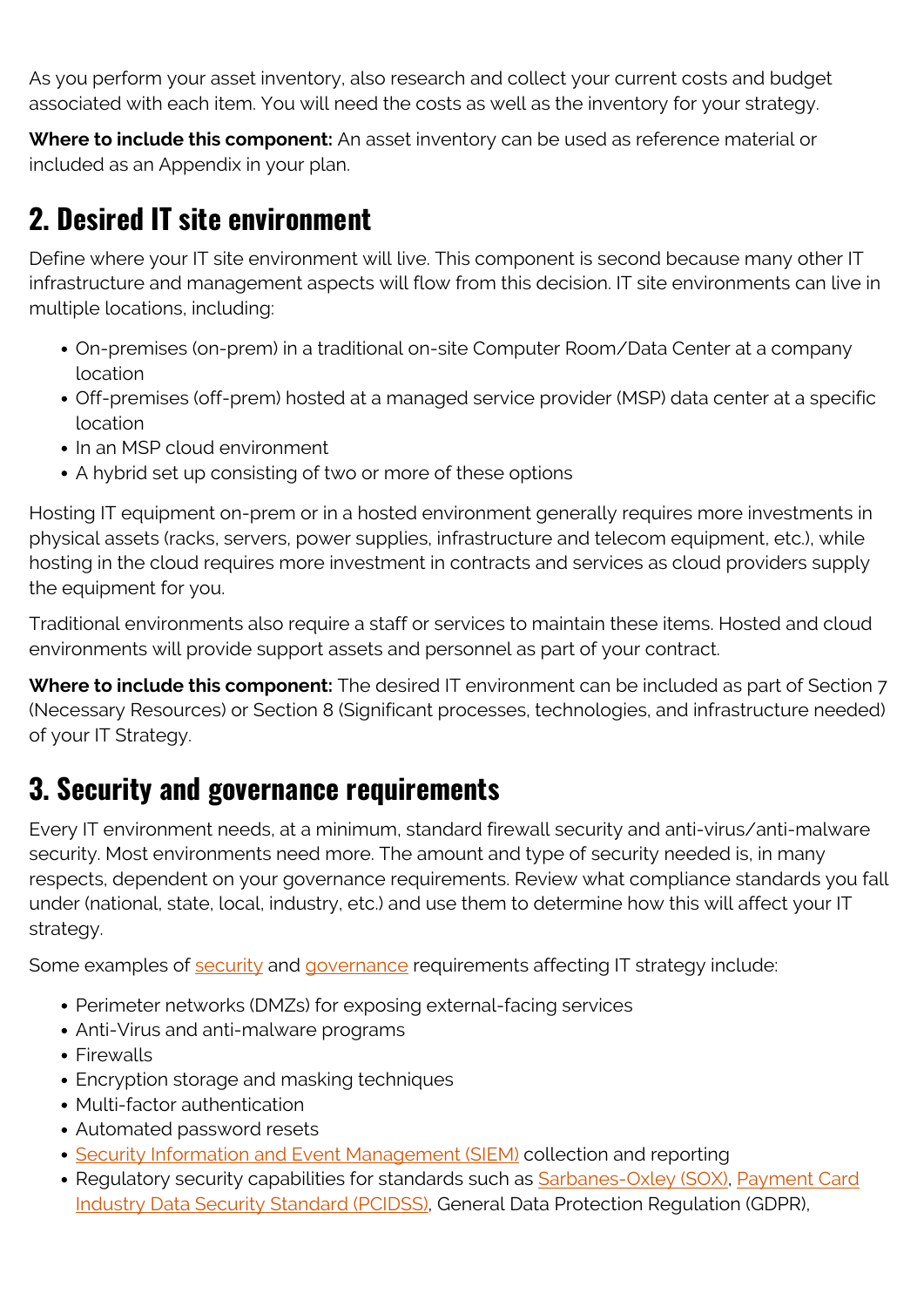[California Consumer Privacy Act \(CCPA\)](https://blogs.bmc.com/blogs/changing-consumer-conceptions-of-pii-data-necessitate-event-correlation-real-time-alerts-and-rehearsed-incident-response/), and the [Health Insurance Portability and](https://blogs.bmc.com/blogs/security-hipaa-compliance/) [Accountability Act \(HIPAA\)](https://blogs.bmc.com/blogs/security-hipaa-compliance/)

- [Intrusion detection and protection systems](https://www.bmc.com/blogs/ids-intrusion-detection-vs-ips-intrusion-prevention-systems/)
- [Disaster recovery,](https://www.bmc.com/blogs/disaster-recovery-planning/) high availability, and business continuity requirements
- Financial auditing requirements

**Where to include this component:** Security and governance requirements would be included in Section 8 (Significant processes, technologies, and infrastructure needed) of your IT Strategy.

#### **4. Servers, devices, and storage**

[Existing infrastructure servers and application servers](https://blogs.bmc.com/blogs/what-is-it-infrastructure-and-what-are-its-components/) need to be included in your IT strategy document. This is where your IT asset inventory comes in handy, as it will show you all the critical servers that need to be accounted for.

Servers can be hosted locally, in a managed data center, or in the cloud. Some of the necessary servers you might need to list in your IT strategy include:

- Application servers such as SAP servers, ERP servers, mobile app servers, Web servers
- Database servers
- Email servers
- File and print servers
- FTP servers
- Time-tracking servers
- HR servers
- Service Desk servers
- Special purpose servers

Specific types of servers and operating systems should also be considered, whether they are HP, Dell, Oracle, IBM, or other server brands.

Don't forget about any devices you may need to implement your strategy. Some examples of devices you may include are:

- Updated computing devices such as laptops and desktop computers (ex., Windows 7 computer upgrades to Windows 10)
- Warehouse equipment, such as scanners, bar-code printers, terminals, shipping printers
- Cell phones and tablets
- Peripherals that are needed to execute elements of your strategy
- Video equipment, including camera systems and large screen displays
- [BYOD devices](https://blogs.bmc.com/blogs/byod-policies/)
- [New IoT devices](https://blogs.bmc.com/blogs/endpoints/) or equipment needed for IoT devices

**Where to include this component:** List existing infrastructure servers and application servers in section 7 (necessary resources) of your IT strategy document. List any necessary devices in section 8 (Significant processes, technologies, and infrastructure needed). Any new servers or server consolidation should also be listed in section 8.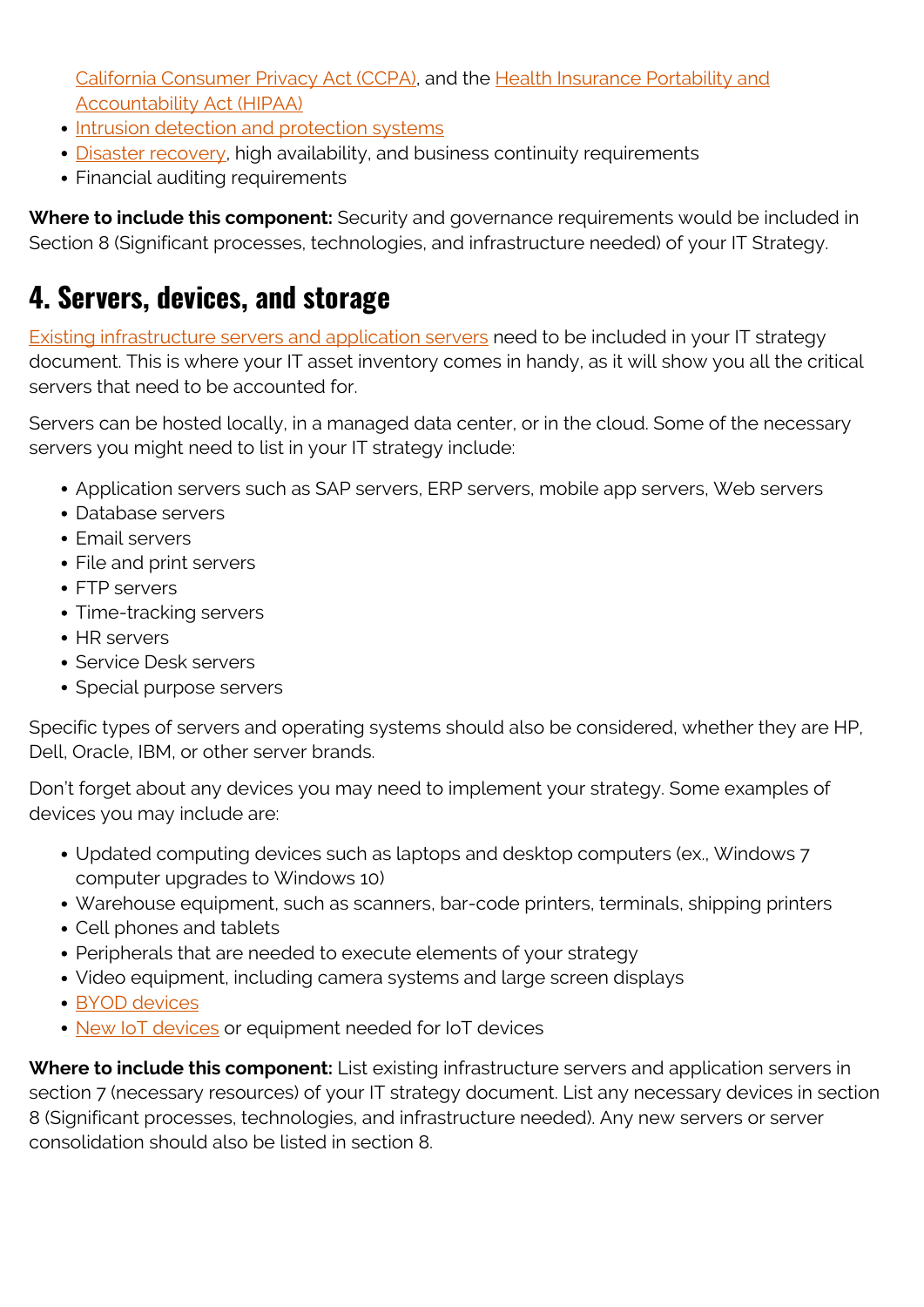#### **5. Customer, user, and IoT interfaces**

How will users, services, and IoT devices access data, content, and applications? There are many ways that users can access content—plan for them in your strategy. Some of the interfaces you will need to consider using in your IT strategy include:

- Web interfaces
- Mobile interfaces
- Terminal interfaces, such as 3250, 3270, and non-graphical interfaces used in legacy IBM, HP, and Unix systems
- FTP and secured FTP access
- TCP interfaces
- Audio and video interfaces
- IT portals for customer access
- PC application interfaces, including Windows, Apple i operating systems, Linux
- IoT interfaces for communicating between machines

Interface definition is critical because it defines how and where your customers experience your applications. In most instances, multiple interfaces will be used for customer and user access.

Take an ERP system, for example. Warehouse users may access ERP data through a 5250 greenscreen terminal. Office users may update and retrieve data through a Web interface, Microsoft Excel, or client-side applications. Customers may browse your catalog and buy products through one or more Web browsers (Chrome, Internet Explorer, Firefox, Safari) or through a mobile app on a cell phone or tablet.

**Where to include this component:** Interface selection is all important—include it in section 7 or 8 of your IT strategy.

### **6. Transport and delivery**

Data and application transport and delivery is also all important. While item 5 defined how users will experience your content, transport and delivery items define what protocol and telecommunications pathways customers and users travel to reach your content. This step covers what key communications infrastructure will be needed for all intended users (customers, employees, business partners, vendors) to reach and experience your content. These critical elements are the road your users, outside users, and partner machines use to access your applications.

Some of the necessary resources and technologies that should be included in your IT strategy include:

- Your Internet telecommunications system including ISP lines, Ethernet, MPLS lines, wireless services, DSL lines, and any other types of communications lines that your data and applications travel over
- Telephone system lines and equipment, including standard POTS lines, 800-#s, fax lines, SIP lines, and your telephone switch and servers
- Network cabling inside all your locations
- Network switches, firewalls, routers, edge servers, and other networking equipment
- Wireless access networks inside all of your locations
- Virtual Private Networks (VPNs) and site-to-site VPNs to allow employees and outside entities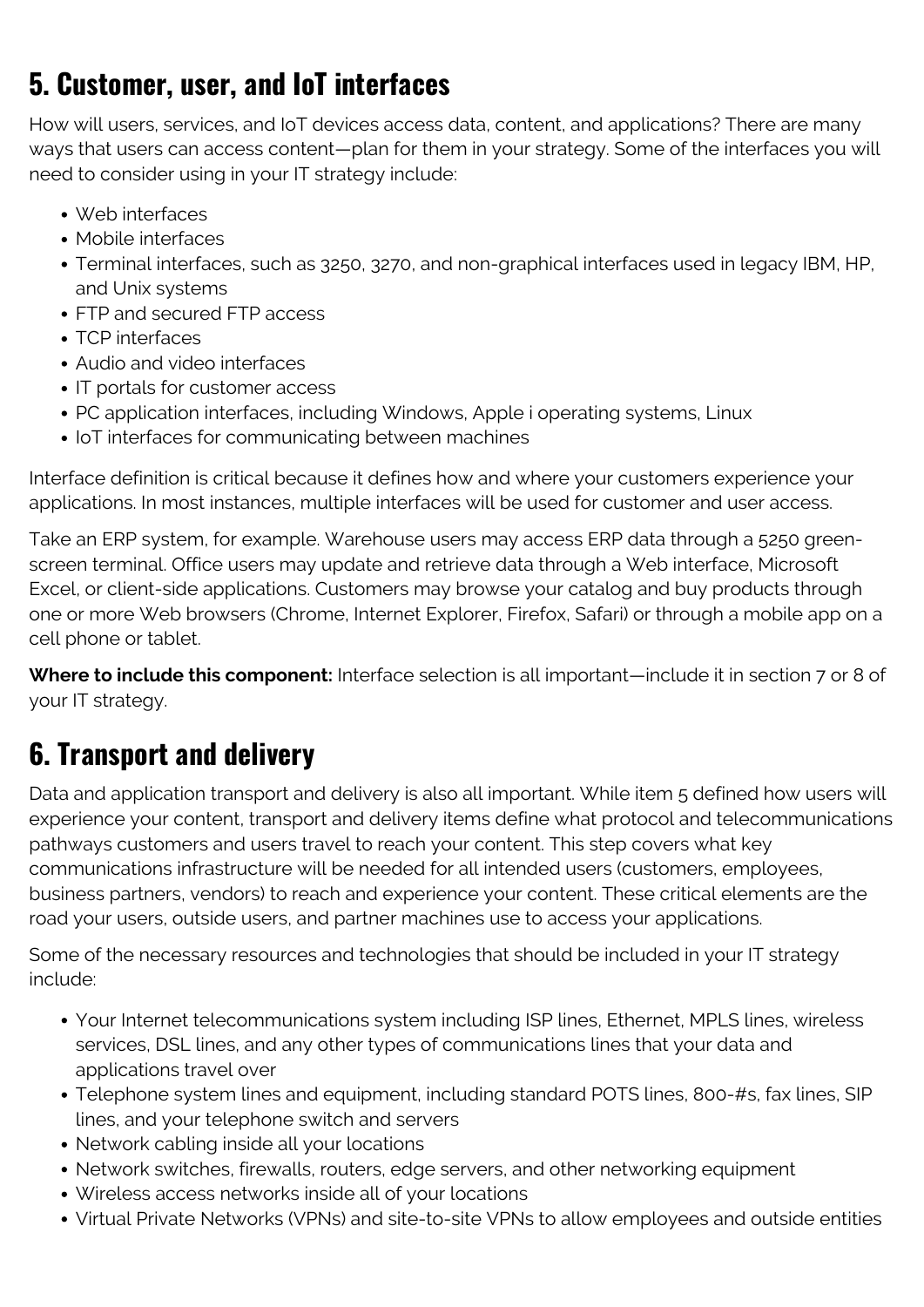to log in to your network

- SD-WAN devices that simplify network management and allow for redundant communications lines that reroute data to secondary circuits when a primary circuit goes down
- Any older technologies like coaxial cabling that you may need to access and control old equipment

**Where to include this component:** List your critical transport and delivery items in sections 7 and 8 in the IT strategy template.

#### **7. IT personnel and management**

Your IT strategy also needs an understanding of what IT and non-IT personnel will be needed to implement your IT vision. You cannot achieve *digital transformation* without reviewing and revising what your personnel structure looks like.

Your vision may require **IT** operations personnel to start taking on DevOps duties, handling issues that previously were handled by programmers. Programmers may transition into [Agile, LEAN](https://www.bmc.com/blogs/lean-startup-enterprise/), or other new technologies. Your **[Help Desk](https://blogs.bmc.com/blogs/help-desk-vs-service-desk-whats-difference/)** may have to reconfigure itself as a Service Desk. Line of business personnel may start managing IT resources as they create new digital products.

Your new IT vision may require you to reimagine IT and non-IT staffing. These changes will need to be incorporated, explained, and signed off on in your IT strategy.

**Where to include this component:** Include your new staffing structure in section 9 (the business of IT: how IT will be managed).

### **8. Costs and budget**

You will need to define your expected IT strategy costs for organizational-specific items (sections 1-6 of the IT strategy template) and infrastructure and management costs (sections 7-10 of the template).

Here are some costs you will need to include for management and infrastructure items.

- Site costs for your selected IT environments (on-prem, off-prem, or cloud)
- Equipment costs for buying or leasing equipment
- Software maintenance costs for any software you use in fulfilling your strategy
- Hardware maintenance costs for infrastructure hardware
- Licensing costs for any software or device you will be using
- Leasing costs for any leased items. This is especially important in a cloud environment, where your leasing costs will be higher than your capital costs
- Telecommunications costs
- Customer device costs
- IT and non-IT personnel costs
- Existing costs that will be carried forward in your new strategy

# **Putting it all together**

An IT strategy defines your IT vision and provides a roadmap for using IT to create organizational value. Your infrastructure and management components are a key part of that roadmap. Make sure